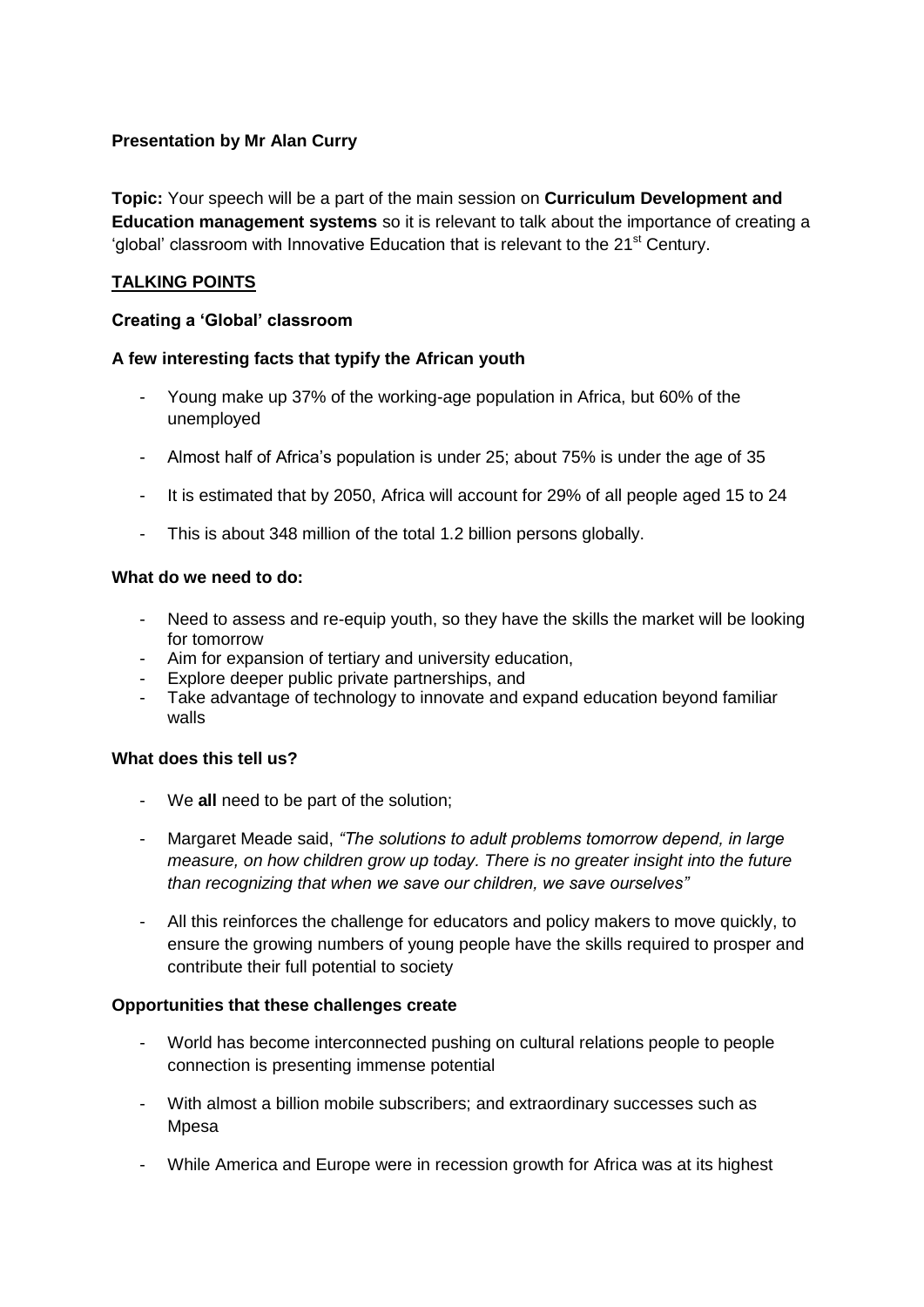- And this at large is due to our energized youth—economies of Africa being pushed by the young professionals in Africa
- The current generation must realize that they are living on the point of a revolution, like those who witnessed the agricultural or industrial revolution, youth at the moment are living in the ICT revolution and we need to guide the youth on how to learn how to leverage ICT

# **Why British Council and what is our contribution?**

- 75 years of cultural relations and making a world of difference in 191 0ffices in 110 countries
- Our passion is Trust and Opportunity, basically to create international opportunities for the people of the UK and other countries and build trust between them worldwide
- British Council's charitable objectives include the teaching of English, the advancement of education and a desire to bring people together and create trust worldwide. And clearly, technology plays a part in all of that
- *In Education our desire is to facilitate Innovative Education for Global Citizenship in the 21st Century*
- For these reasons, the bulk of the British Council's work in SSA focuses on young people and the education and skills they need. We believe ICT, in all its forms, can make an enormous difference if used effectively in a joined-up way; and initiatives that do not end up on dusty shelves after well-meaning pilots lacking sustainability
- *'It's not only about the tech...It's about the teach!' Ewan Macintosh*

We have been able to aspire to reach through;

**Schools partnerships & International Collaboration** – British Council in partnership with DFID has a schools programme in order to enrich education and develop 21st century skills. This is achieved by facilitating collaboration between schools and communities around the world to collaborate on global issues. It is also transforming the teaching and learning process and supporting technology, research and innovation as an enabler

Digital in Schools is helping to improve ICT use in innovative teaching practice, helping teachers, hone their English language skills, and providing content to help educators increase their students' knowledge and ability to engage in a global environment. As British Council we are rolling out the Digital in Schools in 16 countries across SSA including Rwanda, Zimbabwe, Zambia, Sudan, South Sudan, South Africa, Malawi, Botswana, Sierra Leone and Senegal.

And out of those 16 countries, six of them are established under **The Badiliko Project**, which is the first project to be implemented as part of the new global partnership between Microsoft and the British Council. We have almost completed establishing 90 digital hubs across the 6 countries which include Kenya, Tanzania, Uganda, Ethiopia, Ghana and Nigeria.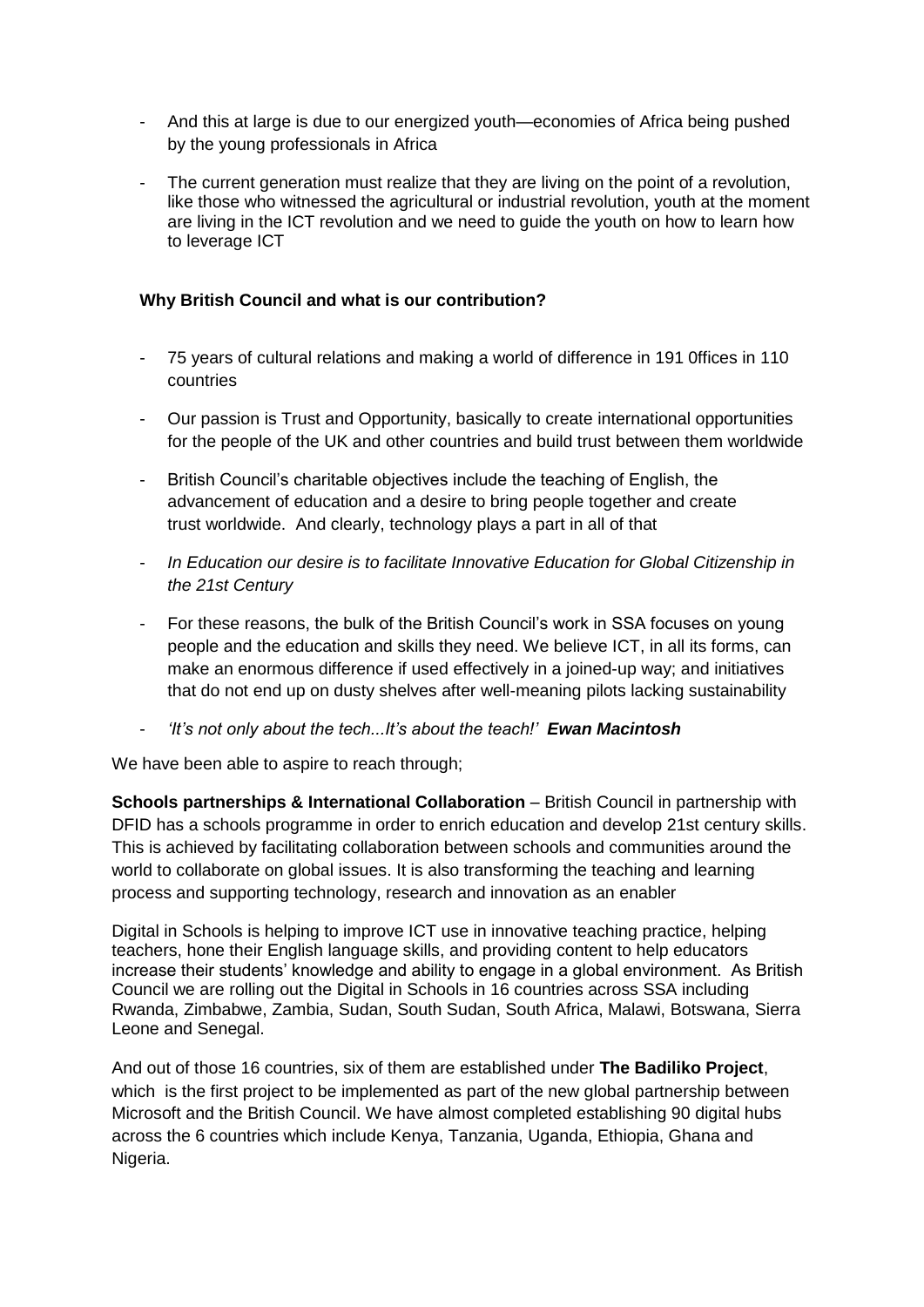**Stats: 4,200** schools in partnerships **9,000** teachers trained in ICT and global citizenship

**1,500** school leaders trained in leadership skills **77%** of teachers say Connecting Classrooms improved learners' academic achievement

**English** – While languages like Mandarin are increasingly important, English remains a key tool in terms of access to knowledge and ability to work across borders, which opens doors, which creates opportunities for mobility, education and which builds global communities. ICT – enables students and teachers to access all sorts of exciting material – our English programme offers solar powered MP3 players pre-loaded with hours of English material; exciting video material projected to large classes and even content rich laptops and tablets in the hands of groups of students or individuals. Used effectively all these mediums can help motivate learners to acquire the levels of fluency they need to access further and higher education.

**Higher Education** – How are we enhancing Higher Education through internationalization? Most countries in Africa have as one of their development plans and aspirations to transform their country into newly industrialising, middle-income countries providing a high quality life to all its citizens by the year. As well as increasing the numbers of students moving to Further Education (FE) & Higher Education (HE) is to ensure international ranking for student's achievement in maths, science and technology. Working with leading HE specialists we as British Council are commissioning a regional research project to analyse the role of HE in development and what factors most influence this contribution.

**Skills** – How are we developing skills for employability? What about social entrepreneurship? Skills are important and ICT helps at two levels – hard skills like early grade reading and bringing the excitement of science to girls and boys but also the softer skills - enabling young people to research issues, to analyse results and present their results together across borders or to stakeholders. This is all about learning how to work in global teams – these are the skills of the C12st. A bigger work force able to collaborate with workers around the world adds even more to global competitiveness.

I have spoken about;

- the value of ICT in helping students broaden their horizons & learn from each other and work globally;
- how a growing labour force of youngsters with these skills can only speed Africa's progress in development;